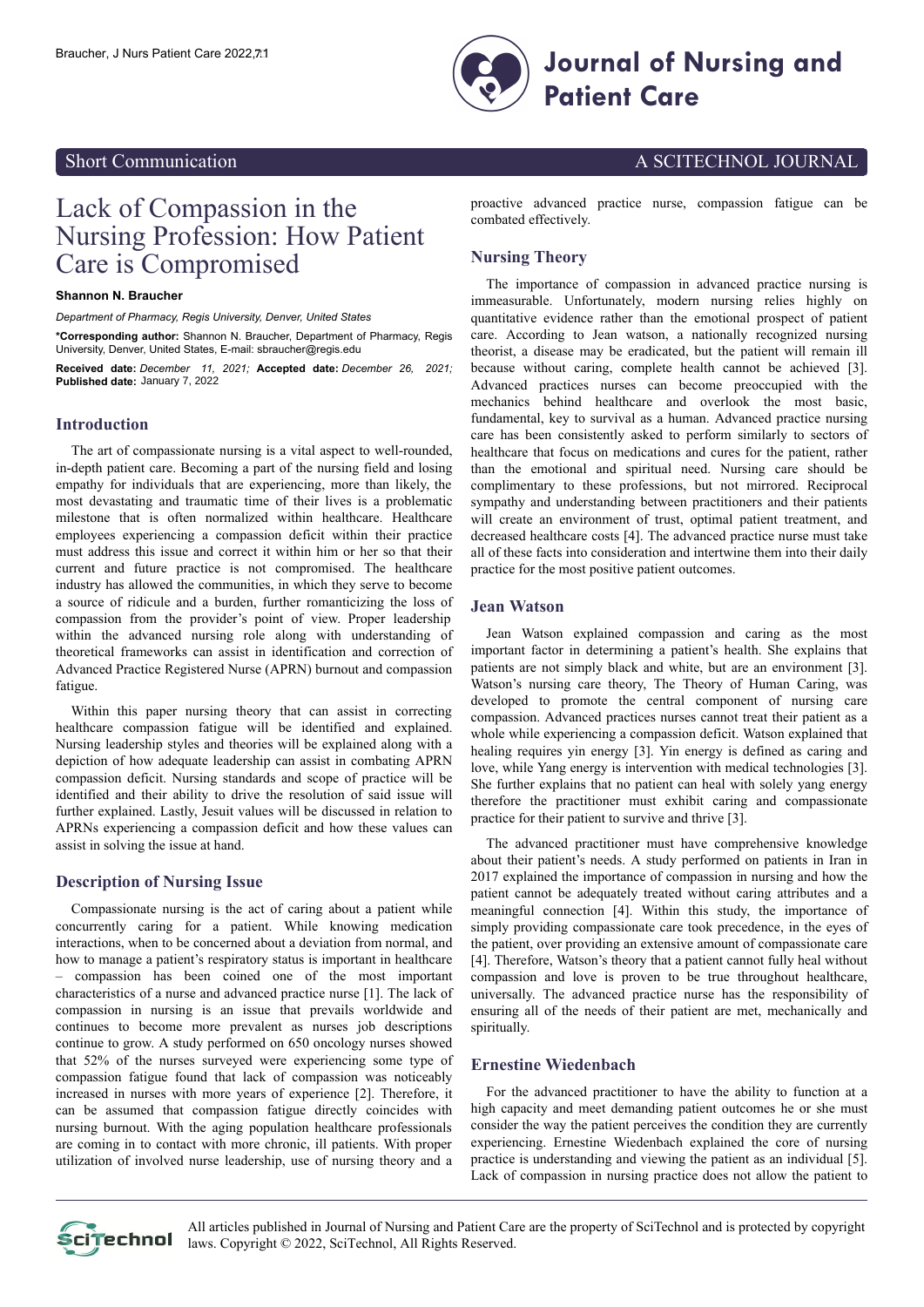feel validated and identified, which are main components of Wiedenbach's theory [5]. An example of utilizing this theory in advanced practice nursing in relation to compassionate health care would be using empathy to relate with the mother of a preterm infant when she is unable to produce breast milk for her baby. Rather than suggesting that she pump more frequently and suggest that maybe breastfeeding is not the correct path for her, the empathetic nurse would ask the mother how she feels about breastfeeding. The practitioner should help the mother develop a healthy relationship with breastfeeding to allow for the experience to be positive. Widenbach explains that the way a patient views their situation is just as vital as the way the patient's condition is being treated [5]. Compassionate nursing, along with adequate leadership, from the advanced practitioner is imperative to helping the patient view their condition or obstacle with a positive interpretation.

#### **Aspirational Leadership**

Leadership is a vital aspect of efficient and successful healthcare. Advanced practice nurses are leaders in their field and have many bodies within the healthcare system relying on them for effective leadership. For the nurse practitioner to combat the possibility of experiencing a compassion deficit the nurse leader must have key leadership qualities as well as have the ability to consult leadership with exceptional merits in time of need.

The advanced practice nurse should display empathy to their patients and patients' families. Empathy creates an environment of trust between the client, the advanced practice nurse and other healthcare professionals. The nurse practitioner should also exhibit self-awareness to be a successful leader. The practitioner that is selfaware is able to understand their own actions and how their qualities positively, or negatively, impact those surrounding them. Lastly, effective communication skills are vital to the nurse leader. Efficient communication with providers, other healthcare professionals, and patients along with their families, is key to optimal patient outcomes and combating the loss of compassion in the healthcare field.

## **Leadership Theory**

When experiencing, or combating, a compassion deficit, a healthcare professional must be in-tune with the emotional aspect of their practice. Transformational leadership is an exceptional leadership theory that is committed to addressing the emotions of leaders, and more importantly, the followers [6]. This leadership theory is based on the concept that it is motivating for the followers to go above and beyond the expectations. Transformational leadership allows followers to understand and raises their consciousness about the value of a specific set of goals. Advanced practice nurses that portray characteristics of transformational leadership motivate their colleagues to support the greater good, rather than satisfying their own selfinterests [6].

Transformational leaders are empowering leaders, they create a culture of change and allow followers to feel empowered and encourage their supporters to discuss and try new things. An advanced practice nurse should allow the nurses and other healthcare professionals that they work with to speak freely about their thoughts and ideas. This fosters an environment of encouragement and trust. The advanced practice nurse that is a transformational leader puts a strong emphasis on their followers needs [6]. Therefore, if the practitioner or their peers are experiencing a compassion deficit the

transformational leader will be a role model to promote change. This leader will foster an environment of strong morals and will provide resources for the healthcare professional to continue to display compassion to their patients and colleagues.

## **Transformational Leadership Solving Compassion Deficit**

Transformational leadership has the ability to support advanced practice nurses, and nurse leaders, that are experiencing a compassion deficit within their practice. This style of leadership allows the advanced practice nurse to address the issue they are facing with morality and innovation. Building trust within healthcare is imperative to creating a compassionate environment. The leader that is approached by staff experiencing compassion fatigue should promote confidence that the issue will be resolved. A transformational leader will allow the advanced practice nurse experiencing the lack of compassion to discuss potential solutions without judgment [7]. For example, the practitioner experiencing compassion fatigue may suggest taking a small break from critically ill patients and instead, taking care of stable patients for a short amount of time. The transformational nurse leader will respond to this suggestion and promote the nurse to feel empowered about his or her decision. Transformational leadership addresses the emotional side of leadership and their followers need [7]. This is imperative when combating compassion deficit within healthcare.

#### **Scope and Standards of Practice**

The American Nurses Association (ANA) presents standards and goals to guide effective, quality nursing care. The APRN should be well familiarized with the scope and standards of practice in which he or she practices within. Lack of compassion within the APRN role is contraindicated within the ANA's scope and standards of practice. The APRN practicing ethically and contributing to quality nursing practice will identify a lack of compassion within his or her practice early and take measures to prevent the issue from progressing further.

The ANA recognizes that the APRN should have an ethically sound practice to perform adequately within healthcare [8]. Losing feelings of empathy towards patients does not allow the APRN to advocate clearly and effectively for the patients they care for. The ANA describes ethical practice as practicing with respect and compassion for all people [8]. Therefore, combating and identifying a potential or current loss of empathy is imperative to perform within the ANA standards of practice. This standard of nursing practice can be related to Jean Watson's Theory of Human Caring. Jean Watson describes the patient's inability to fully thrive and heal without caring for the patient as a whole [3]. Respecting patient's inherent dignity and unique attributes is directly related to caring for the patient as a whole and is imperative within ethical practice, according to the ANA [8]. Within Jean Watson's theory the ANA's standard of ethics is able to be compared when caring for a patient as a whole and in turn creating an environment of compassion.

Ethical nursing directly relates to Ernestine Wiedenbach's theory of identifying a patient's need through observing a patient's behaviors, the meaning of the behaviors, and determining the patient's ability to resolve the discomfort they are experiencing [5]. The ANA coins ethical nursing as committing themselves to the healthcare consumer and advocating for their health [8]. The compassionate nurse will implement Wiedenbach's theory to the utilization of ethical nursing to